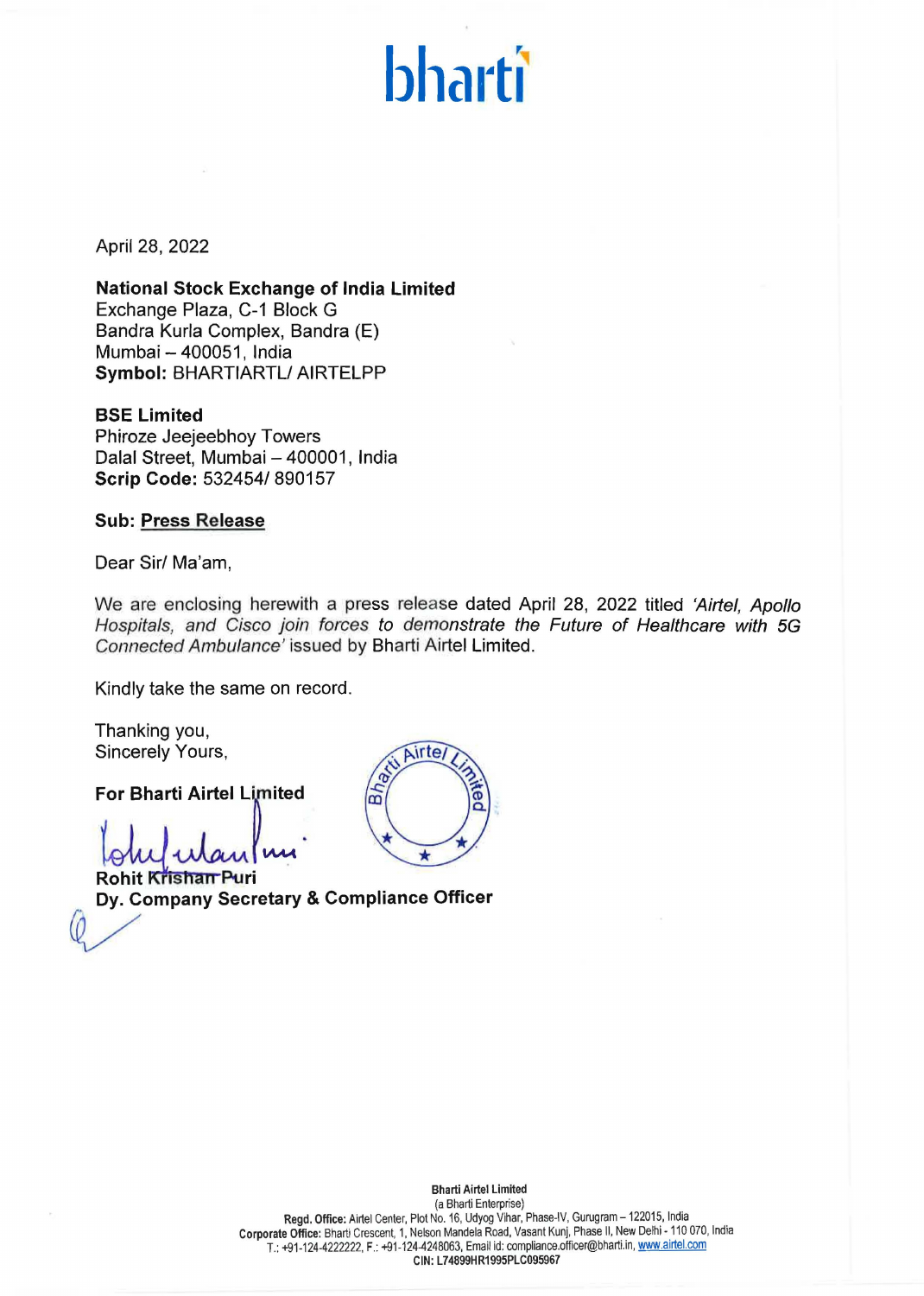





# **Airtel, Apollo Hospitals, and Cisco join forces to demonstrate the Future of Healthcare with 5G Connected Ambulance**

## *Use case showcases how 5G technology virtually transports doctors to the Ambulance to provide critical care enroute to the Hospital*

**New Delhi, April 28, 2022:** Bharti Airtel ("Airtel"), India's premier communications solutions provider, partnered with Apollo Hospitals and Cisco to create a 5G Connected Ambulance that transforms access to healthcare and save lives in emergency situations. The demonstration was conducted in Bengaluru over the 5G trial spectrum allotted to Airtel by the Department of Telecom.

The custom-designed state-of-the-art 5G Connected Ambulance is equipped with the latest medical equipment, patient monitoring applications, and telemetry devices that transmit the patient health data to the hospital in real-time. In addition, it is also equipped with onboard cameras, camera-based Headgear, and Bodycams for paramedic staff – all connected to the ultra-fast & low latency Airtel 5G network. It will be further enabled with technologies like AR/VR.

When a critical patient is enroute to the hospital and every second makes a difference, the 5G Connected Ambulance acts as an extension of emergency room and enables the following:

- **Always connected to the Hospital:** The high-speed, low latency 5G network relays the Geolocation of every Ambulance to the hospital's command center to ensure the nearest Ambulance reaches the critical patient to save the patient's Golden hour time. Also, Ambulance transmits the patient's complete telemetry data, including vitals, in real-time to doctors and experts at the hospital. **This allows the doctors at ER to make faster decisions and advise the paramedics in ambulance to administer required aid while on the move. It also prepares the hospital staff to better manage the patient on arrival and save precious time.**
- **Transports doctors virtually to the Ambulance:** With real-time camera feed available, the paramedics in ambulance can use the cameras to collaborate with the ER doctors at the hospital who are equipped with technologies like AV/VR to undertake basic procedures, if necessary. The doctors can virtually guide the paramedic to carry out the procedure and save precious lives.

**Ajay Chitkara, Director & CEO, Airtel Business, Bharti Airtel** said: "5G is a transformational technology, and this is yet another demonstration by Airtel as to how collaborations can unlock the potential of digital platforms for the good of humanity. Healthcare is one of the most promising use cases for 5G, and we are delighted to deepen our partnerships with Apollo Hospitals and Cisco to bring some innovative use cases for the Indian market."

**Dr. Sangita Reddy, Joint Managing Director, Apollo Hospitals Group,** said, "Apollo Hospitals have been evangelists of connected ambulances and using these to reduce mortality and utilize the Golden Hour to the benefit of patients. The criticality of the 'Golden hour' is well known. It can mean the difference between life and death for seriously ill or trauma patients in an emergency. The Golden hour is impacted by the facilities in an ambulance and the distance from the Hospital. Studies show that an increased journey distance to the Hospital is associated with an increased risk of mortality, with a 10‐km increase in straight‐line distance associated with around a 1% absolute increase in mortality. Studies also indicate